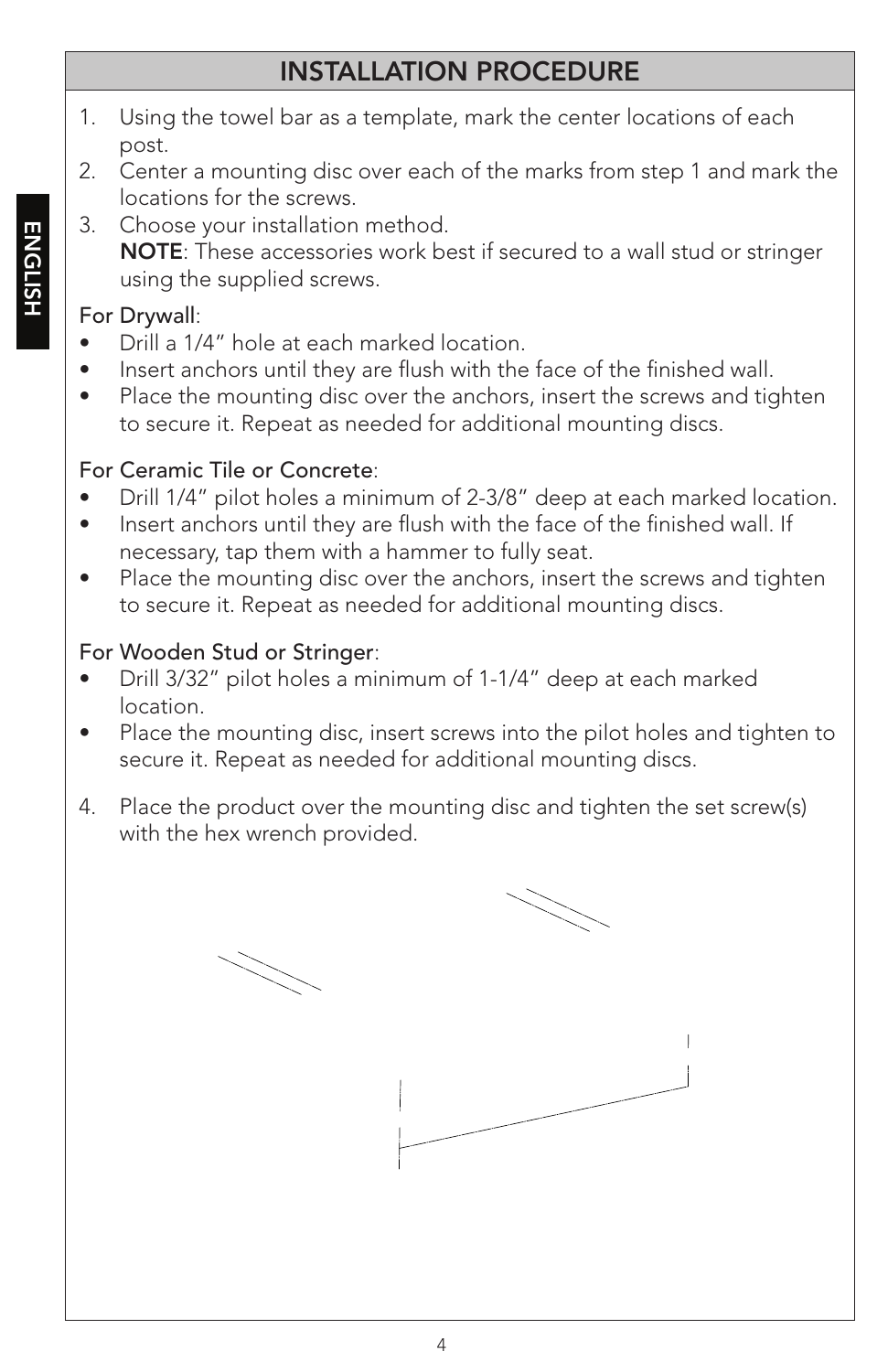# **HSITDNE** ENGLISH

# WARRANTY

- 1. TOTO® warrants its residential faucets and bathroom accessories ("Product") to be free from defects in materials and workmanship during normal use when properly installed and serviced, for the lifetime of the Product from date of purchase. This limited warranty is extended only to the ORIGINAL PURCHASER of the Product and is not transferable to any third party, including but not limited to any subsequent purchaser or owner of the Product. This warranty applies only to TOTO Product purchased and installed in North, Central and South America.
- 2. TOTO's obligations under this warranty are limited to repair, replacement or other appropriate adjustment, at TOTO's option, of the Product or parts found to be defective in normal use, provided that such Product was properly installed, used and serviced in accordance with instructions. TOTO reserves the right to make such inspections as may be necessary in order to determine the cause of the defect. TOTO will not charge for labor or parts in connection with warranty repairs or replacements. TOTO is not responsible for the cost of removal, return and/or reinstallation of the Product.
- 3. This warranty does not apply to the following items:
- a. Damage or loss sustained in a natural calamity such as fire, earthquake, flood, thunder, electrical storm, etc.
- b. Damage or loss resulting from any accident, unreasonable use, misuse, abuse, negligence, or improper care, cleaning, or maintenance of the Product.
- c. Damage or loss resulting from sediments or foreign matter contained in a water system.
- d. Damage or loss resulting from improper installation or from installation of the Product in a harsh and/or hazardous environment, or improper removal, repair or modification of the Product.
- e. Damage or loss resulting from electrical surges or lightning strikes or other acts which are not the fault of TOTO or which the Product is not specified to tolerate.
- f. Damage or loss resulting from normal and customary wear and tear, such as gloss reduction, scratching or fading over time due to use, cleaning practices or water or atmospheric conditions, including but not limited to, the use of bleach, alkali, acid cleaners, dry (powder) cleaners or any other abrasive cleaners or the use of metal or nylon scrubbers.
- 4. In order for this limited warranty to be valid, proof of purchase is required. TOTO encourages warranty registration upon purchase to create a record of Product ownership at http://www.totousa.com. Product registration is completely voluntary and failure to register will not diminish your limited warranty rights.
- 5. If the Product is used commercially or is installed outside of North, Central or South America, TOTO warrants the Product to be free from defects in materials and workmanship during normal use for one (1) year from the date of installation of the Product, and all other terms of this warranty shall be applicable except the duration of the warranty.
- 6. THIS WARRANTY GIVES YOU SPECIFIC LEGAL RIGHTS. YOU MAY HAVE OTHER RIGHTS WHICH VARY FROM STATE TO STATE, PROVINCE TO PROVINCE OR COUNTRY TO COUNTRY.
- 7. To obtain warranty repair service under this warranty, you must take the Product or deliver it prepaid to a TOTO service facility together with proof of purchase (original sales receipt) and a letter stating the problem, or contact a TOTO distributor or products service contractor, or write directly to TOTO U.S.A., INC., 1155 Southern Road, Morrow, GA 30260 (888) 295 8134 or (678) 466-1300, if outside the U.S.A. If, because of the size of the Product or nature of the defect, the Product cannot be returned to TOTO, receipt by TOTO of written notice of the defect together with proof of purchase (original sales receipt) shall constitute delivery. In such case, TOTO may choose to repair the Product at the purchaser's location or pay to transport the Product to a service facility.

THIS WRITTEN WARRANTY IS THE ONLY WARRANTY MADE BY TOTO. REPAIR, REPLACEMENT OR OTHER APPROPRIATE ADJUSTMENT AS PROVIDED UNDER THIS WARRANTY SHALL BE THE EXCLUSIVE REMEDY AVAILABLE TO THE ORIGINAL PURCHASER. TOTO SHALL NOT BE RESPONSIBLE FOR LOSS OF THE PRODUCT OR FOR OTHER INCIDENTAL, SPECIAL OR CONSEQUENTIAL DAMAGES OR EXPENSES INCURRED BY THE ORIGINAL PURCHASER, OR FOR LABOR OR OTHER COSTS DUE TO INSTALLATION OR REMOVAL, OR COSTS OF REPAIRS BY OTHERS, OR FOR ANY OTHER EXPENSE NOT SPECIFICALLY STATED ABOVE. IN NO EVENT WILL TOTO'S RESPONSIBILITY EXCEED THE PURCHASE PRICE OF THE PRODUCT. EXCEPT TO THE EXTENT PROHIBITED BY APPLICABLE LAW, ANY IMPLIED WARRANTIES, INCLUDING THAT OF MERCHANTABILITY OR FITNESS FOR USE OR FOR A PARTICULAR PURPOSE, ARE EXPRESSLY DISCLAIMED. SOME STATES DO NOT ALLOW LIMITATIONS ON HOW LONG AN IMPLIED WARRANTY LASTS, OR THE EXCLUSION OR LIMITATION OF INCIDENTAL OR CONSEQUENTIAL DAMAGES, SO THE ABOVE LIMITATION AND EXCLUSION MAY NOT APPLY TO YOU.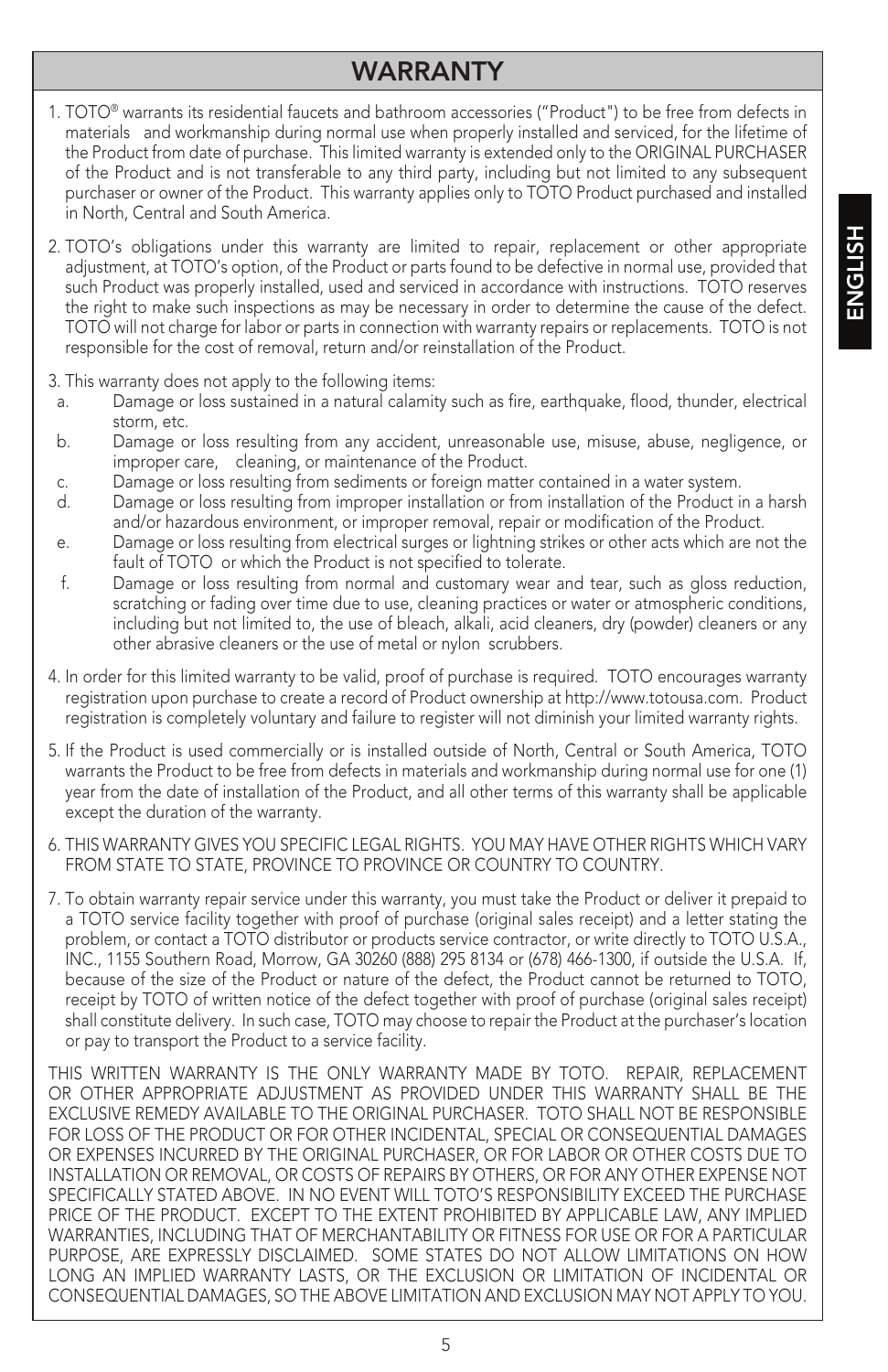# ÍNDICE

# ¡GRACIAS POR ELEGIR TOTO!

La misión de TOTO's es proporcionar estilos de vida saludables, higiénicos y más cómodos. Diseñamos cada producto con el equilibro de forma y función como principio rector. Felicitaciones por su elección.

# CUIDADO Y LIMPIEZA

Sus nuevos accesorios están diseñados para años de desempeño sin problemas. Manténgalos como nuevos limpiándolos periódicamente con jabón suave, enjuagando perfectamente con agua tibia y limpiando con un trapo limpio. No utilice limpiadores abrasivos, lana de acero o químicos fuertes, ya que podrían quitarle el brillo al terminado. No seguir estas instrucciones pueden invalidar su garantía.

# ADVERTENCIAS

Para una operación e instalación seguras, siga lo siguiente:

- Siempre use protección para ojos adecuada mientras opere un taladro.
- Los accesorios para baño no están previstos como agarraderas o barras de soporte.
- No fuerce los accesorios para que se alineen. En vez de esto, afloje los tornillos para ajustar la placa de montaje para su alineación adecuada.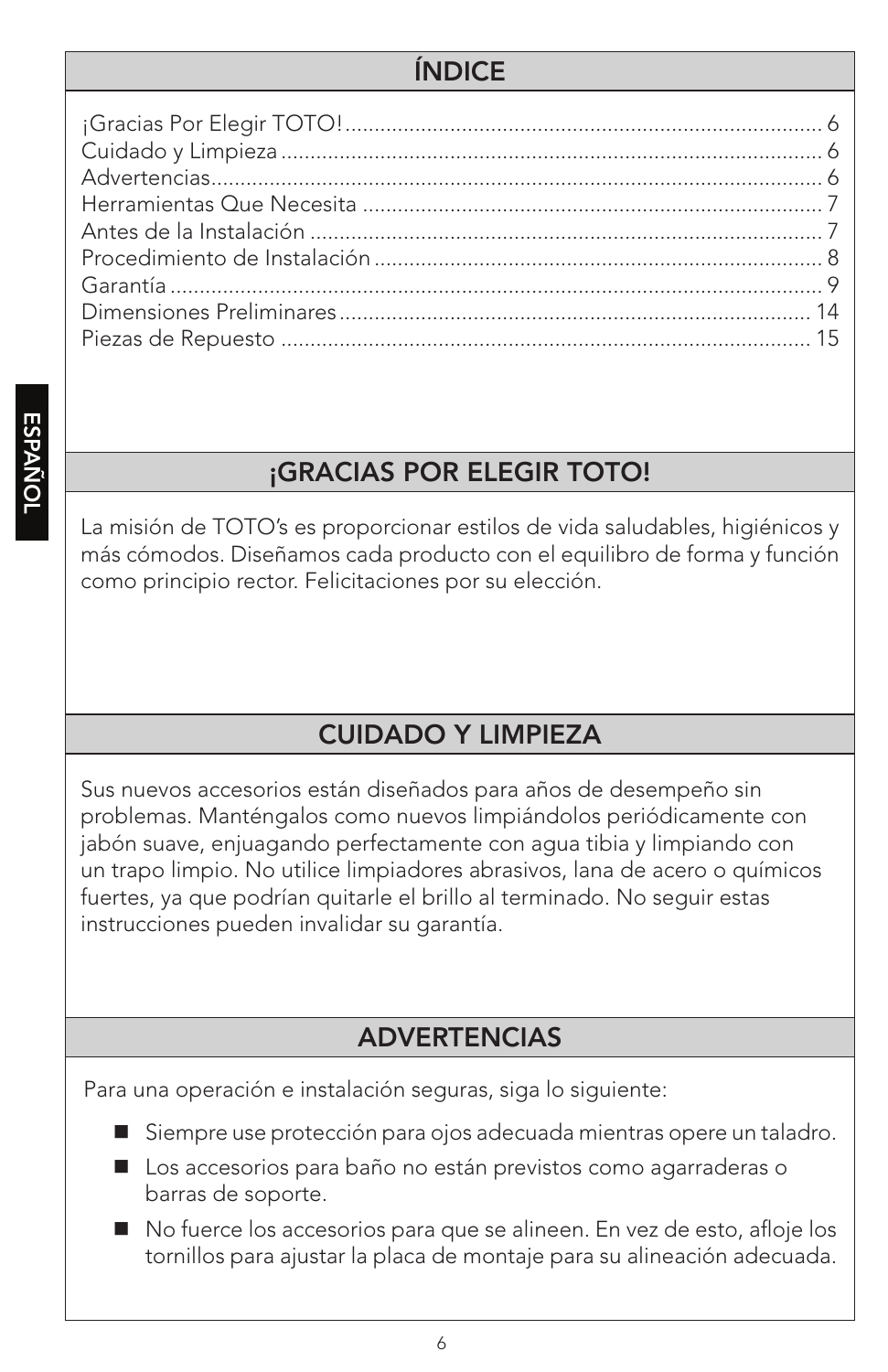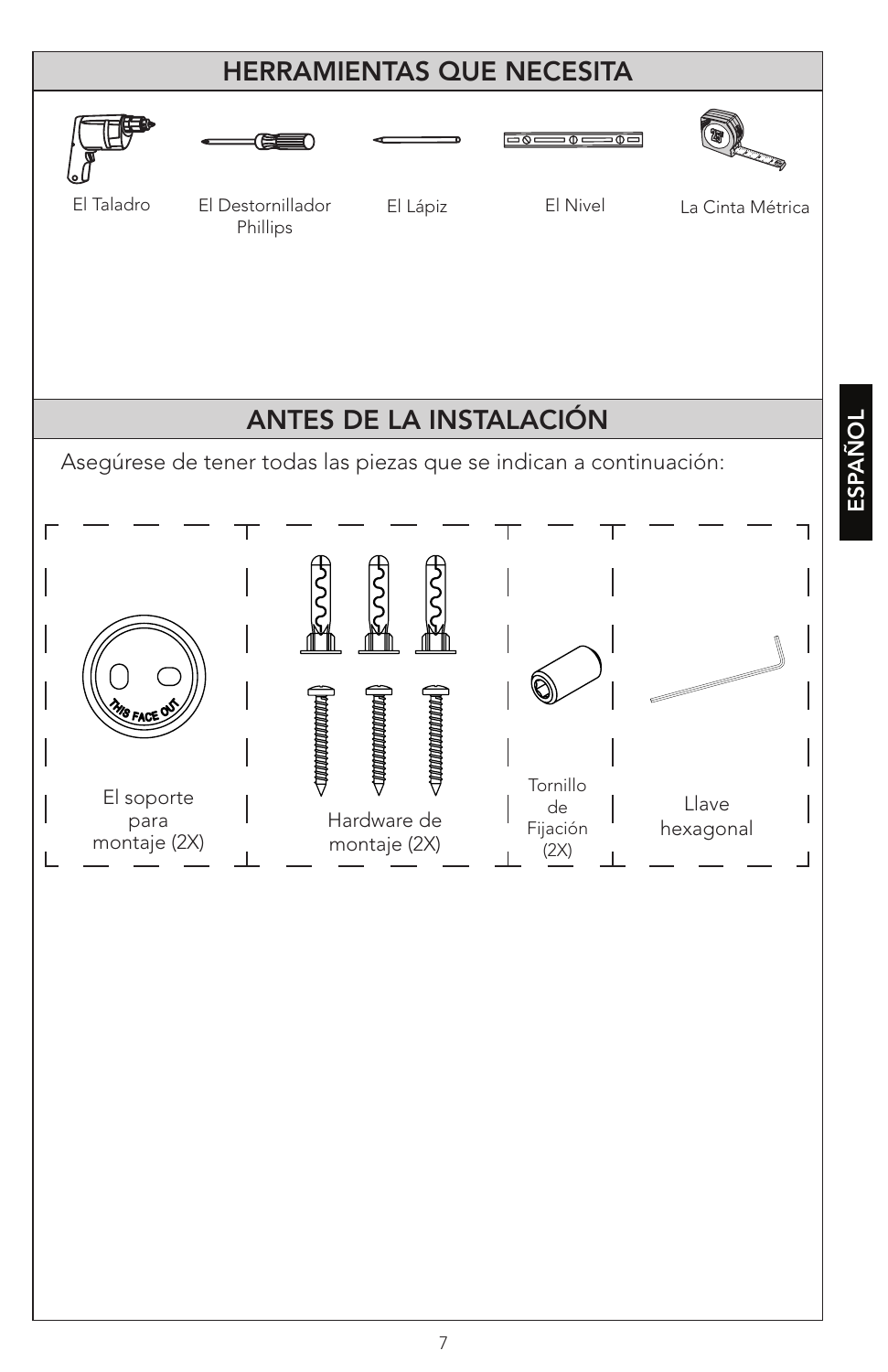## PROCEDIMIENTO DE INSTALACIÓN

- 1. Ayudándose del toallero como plantilla, marque las ubicaciones del centro de cada poste
- 2. Centre un soporte para montaje sobre cada una de las marcas del paso 1 y marque las ubicaciones de los tornillos.
- 3. Elija su método de instalación. NOTA: Estos accesorios funcionan mejor si son asegurados a un taquete de pared o larguero utilizando los tornillos proporcionados.

## Para placa de yeso:

- Perfore un orificio de 1/4" en cada ubicación marcada.
- Inserte los anclajes hasta que queden alineados con la cara de la pared terminada.
- Coloque el soporte para montaje sobre los anclajes de la placa de yeso, inserte los tornillos y apriételos para asegurarlos. Repita según sea necesario para los soportes para montaje adicionales.

# Para azulejo de cerámica o concreto:

- Perfore orificios quía de 1/4" un mínimo de 2-3/8" de profundidad en cada ubicación marcada.
- Inserte los anclajes hasta que queden alineados con la cara de la pared terminada.
- Coloque el soporte para montaje sobre los anclajes, inserte los tornillos y apriete para asegurarlos. Repita según sea necesario para los soportes para montaje adicionales.

# Para taquetes de madera o larguero:

- Perfore orificios piloto de 3/32" un mínimo de 1-1/4" de profundidad en cada ubicación marcada.
- Coloque el soporte para montaje, después inserte el tornillo en el orificio piloto y apriete para asegurarlo.
- 4. Coloque el producto sobre el soporte para montaje y apriete el (los) tornillo(s) de fijación con la llave hexagonal que se proporciona.

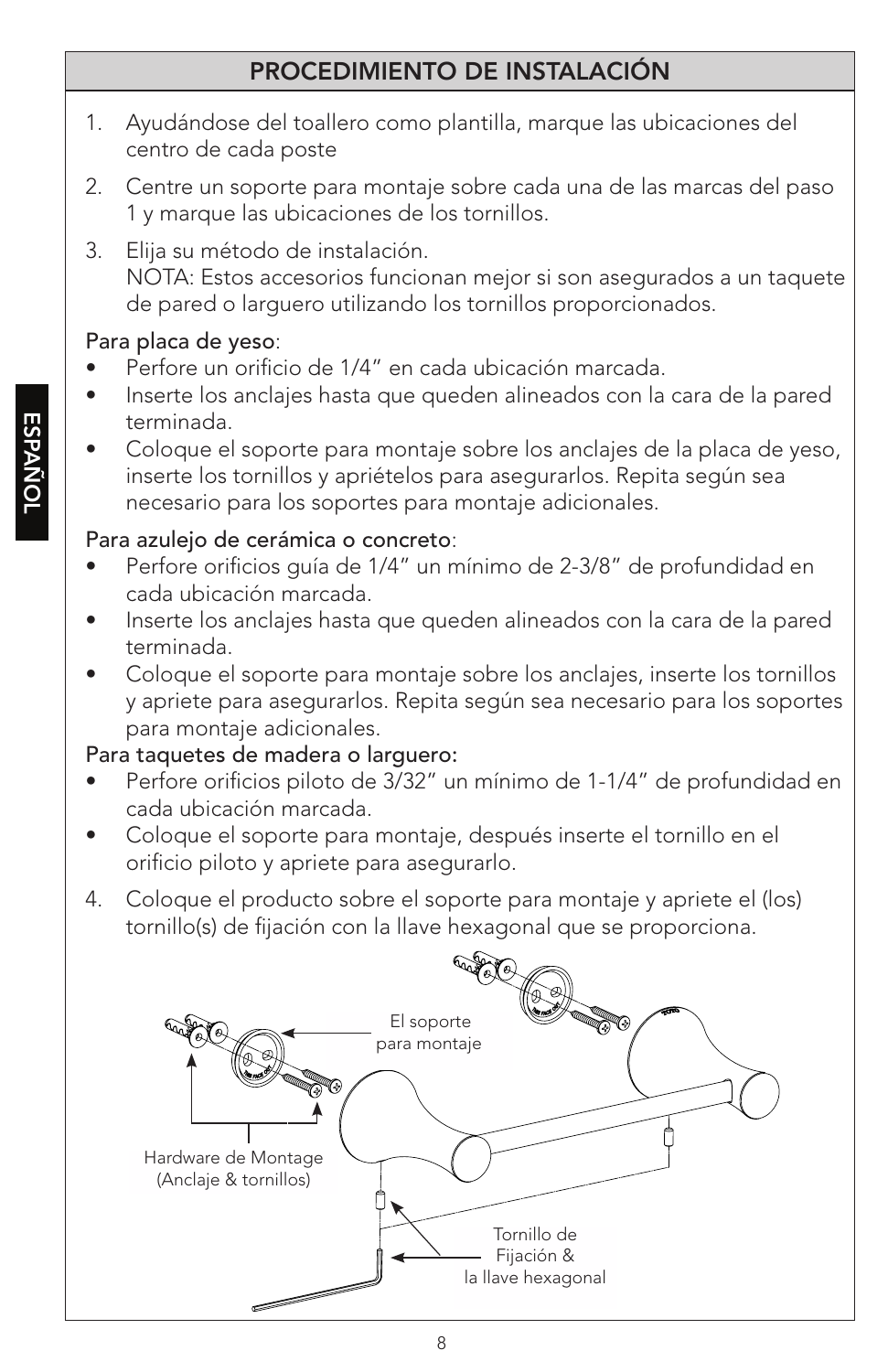# GARANTÍA

- 1. TOTO® garantiza que sus grifos residenciales y accesorios de baño ("Producto") no presentan defectos en sus materiales ni de fabricación durante su uso normal cuando son instalados y mantenidos adecuadamente, de por vida para el Producto a partir de la fecha de compra. Esta garantía limitada es válida solamente para el COMPRADOR ORIGINAL del Producto y no es transferible a una tercera persona, incluyendo, pero sin limitarse a, cualquier comprador o propietario subsecuente del Producto. Esta garantía aplica solamente al Producto TOTO comprado e instalado en América del Norte, Central, y del Sur.
- 2. Las obligaciones de TOTO bajo esta garantía se limitan a la reparación, cambio o cualquier otro ajuste, a petición de TOTO, del Producto o partes que resulten defectuosas en su uso normal, siempre que dicho Producto haya sido instalado, utilizado y mantenido de acuerdo con las instrucciones. TOTO se reserve el derecho de hacer tantas inspecciones como sean necesarias para determinar la causa del defecto. TOTO no cobrará por la mano de obra o partes relacionadas con las reparaciones o cambios garantizados. TOTO no es responsable por el costo de la remoción, devolución y/o reinstalación del Producto.
- 3. Esta garantía no aplica en los siguientes casos:
	- a. Daño o pérdida ocurrida en un desastre natural, tal como: incendio, sismo, inundación, relámpago, tormenta eléctrica, etc.
	- b. Daño o pérdida resultado de cualquier accidente, uso no razonable, mal uso, abuso, negligencia o cuidado, limpieza o mantenimiento inadecuado del Producto, incluyendo el uso de un agente limpiador abrasivo o el uso de cualquier otro producto de limpieza de manera inconsistente con las instrucciones del Producto.
	- c. Daño o pérdida causada por los sedimentos o material extraña contenida en un sistema de agua.
	- d. Daño o pérdida causada por una mala instalación o por la instalación del Producto en un ambiente duro y/o peligroso, o una remoción, reparación o modificación inadecuada del Producto.
	- e. Daño o pérdida causada por sobrecargas eléctricas o rayos u otros actos que no sean responsabilidad de TOTO o que el Producto no esté especificado para tolerar.
	- f. Daño o pérdida causada por el uso normal y personalizado, tal como reducción del brillo, rayado o pérdida de color en el tiempo debido al uso, prácticas de limpieza o condiciones del agua o atmosféricas.
- 4. Para que esta garantía limitada sea válida, prueba de compra es necesaria. TOTO anima el registro de la garantía sobre compra para cree un archivo de la propiedad del producto en http://www.totousa.com. El registro del producto es totalmente voluntario y la falta a registrar no disminuirá sus derechas de garantía limitada.
- 5. Si el Si el producto es utilizado comercialmente o es instalado fuera de América del Norte, Central o del Sur, TOTO garantiza que el producto no presenta defectos en sus materiales ni de fabricación durante su uso normal por un periodo de un (1) año a partir de la fecha de instalación del Producto, y todos los otros términos de esta garantía deberán aplicar excepto la duración de la garantía.
- 6. ESTA GARANTÍA LE DA DERECHOS LEGALES ESPECÍFICOS. USTED PODRÍA TENER OTROS DERECHOS QUE PUEDEN VARIAR DEPENDIENDO DEL ESTADO O PROVINCIA EN EL QUE SE ENCUENTRE.
- 7. Para obtener el servicio de reparación de esta garantía, debe llevar el Producto o enviarlo prepagado a un modulo de servicios TOTO junto con la prueba de compra (recibo de compra original) y una carta en la que plantee el problema, o póngase en contacto con un distribuidor TOTO o el contratista de servicio de los productos, o escriba directamente a TOTO U.S.A., INC., 1155 Southern Road, Morrow, GA 30260 (888) 295 8134 o (678) 466-1300, si fuera de los E.E.U.U. Si, debido al tamaño del producto o naturaleza del defecto, el Producto no puede ser devuelto a TOTO, la recepción en TOTO del aviso escrito del defecto junto con la prueba de compra (recibo de compra original) constituirá el envío. En tal caso, TOTO podrá escoger entre reparar el Producto en el domicilio del comprador o pagar el transporte del Producto a un módulo de servicio.

ESTA GARANTÍA ESCRITA ES LA ÚNICA GARANTÍA HECHA POR TOTO. LA REPARACIÓN, CAMBIO U OTRO AJUSTE ADECUADO, TAL COMO APARECE EN ESTA GARANTÍA, SERÁ EL ÚNICO REMEDIO DISPONIBLE PARA EL COMPRADOR ORIGINAL. TOTO NO SERÁ RESPONSABLE POR LA PÉRDIDA DEL PRODUCTO O POR CUALQUIER OTRO DAÑO ACCIDENTAL, ESPECIAL O CONSECUENTE O POR DAÑOS INCURRIDOS POR EL COMPRADOR ORIGINAL, O POR LA MANO DE OBRA U OTROS COSTOS RELACIONADOS CON LA INSTALACIÓN O REMOCIÓN, O COSTOS DE REPARACIONES HECHAS POR OTROS, O POR CUALQUIER OTRO GASTO NO INDICADO DE MANERA ESPECÍFICA EN LOS PÁRRAFOS ANTERIORES. EN NINGÚN CASO LA RESPONSABILIDAD DE TOTO EXCEDERÁ EL PRECIO DE COMPRA DEL PRODUCTO. EXCEPTO EN LA MEDIDA EN QUE QUEDE PROHIBIDO POR LA LEY APLICABLE, TODA GARANTÍA IMPLÍCITA, INCLUYENDO AQUELLAS DE COMERCIABILIDAD O IDONEIDAD DE USO PARA EL USO O PARA UN PROPÓSITO PARTICULAR, ESTÁ EXPRESAMENTE PROHIBIDA. ALGUNOS ESTADOS NO PERMITEN LAS LIMITACIONES ACERCA DE LA DURACIÓN DE UNA GARANTÍA TÁCITA, O LA EXCLUSIÓN O LIMITACIÓN DE DAÑOS INCIDENTALES O CONSECUENTES, POR LO QUE LA LIMITACIÓN E INCLUSIÓN ANTERIORES PUEDEN NO APLICAR A USTED.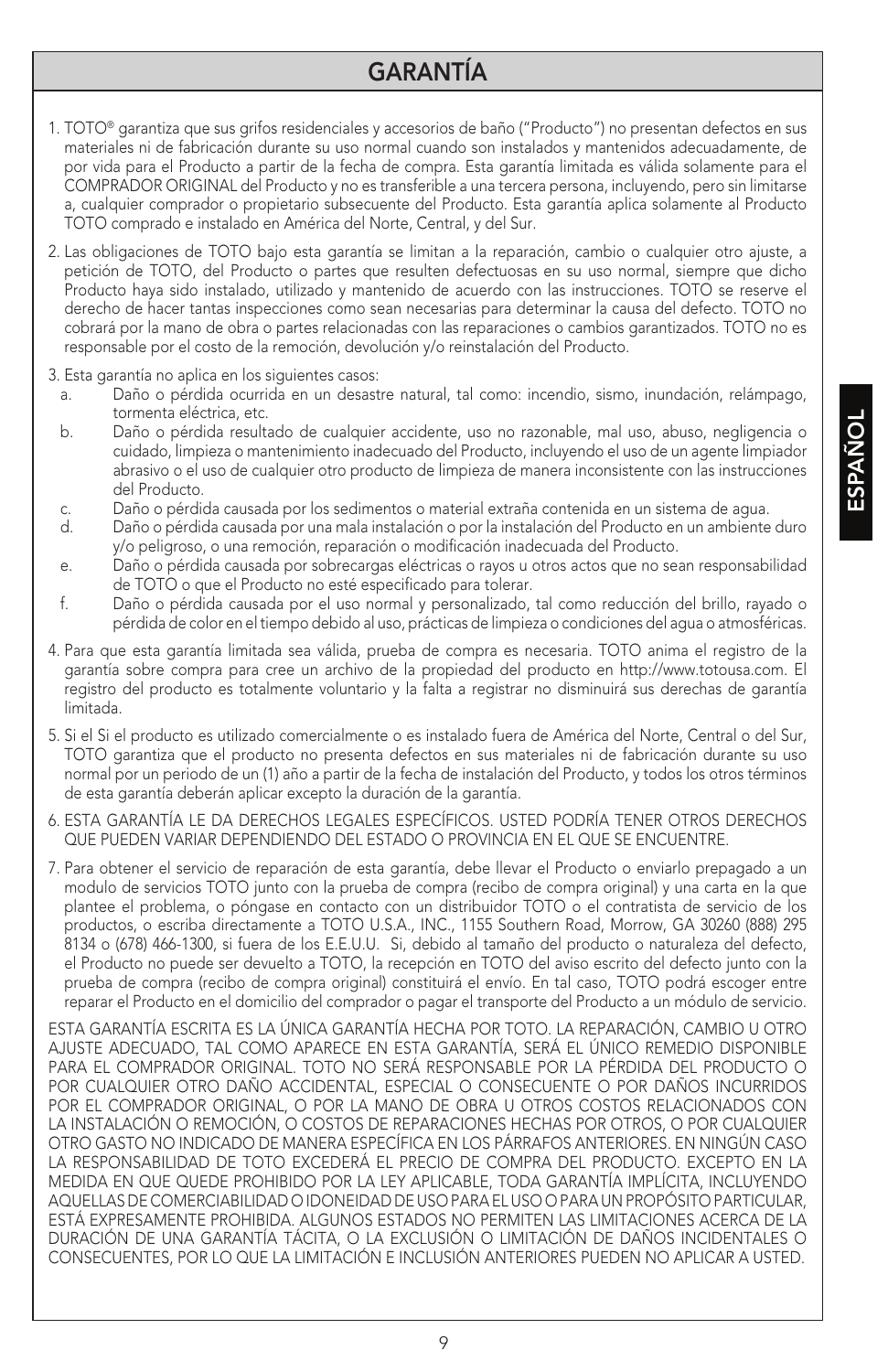# **TABLE DES MATIÈRES**

## **MERCI D'AVOIR CHOISI TOTO!**

La mission de TOTO est d'apporter au monde entier un style de vie sain, hygiénique et plus confortable. Nous créons tous nos produits avec un principe de base à l'esprit : équilibrer forme et fonction. Félicitations pour votre choix

# **ENTRETIEN EN NETTOYAGE**

Vos nouveaux accessoires sont conçus pour vous assurez plusieurs années de performance sans problèmes. Nettoyez-les périodiquement avec un savon doux, rincez à l'eau tiède et séchez avec chiffon doux, pour en garder l'apparence neuve. N'utilisez pas de nettoyants abrasifs, de la laine d'acier ou the produits chimiques corrosifs, parce qu'ils terniront la finition. Le non respect de ses instructions peut annuler votre garantie.

# **AVERTISSEMENTS**

Pour un fonctionnement et une installation sécurisés, veuillez suivre les directives suivantes:

- **In Toujours porter une protection oculaire appropriée lorsque vous** utilisez une perceuse.
- Les accessoires de bain ne sont pas faits pour être utilisés comme bar d'appui.

Ne forcez pas les accessoires dans l'alignement. Desserrez plutôt les vis pour ajuster le plateau de montage pour assurer un alignement correct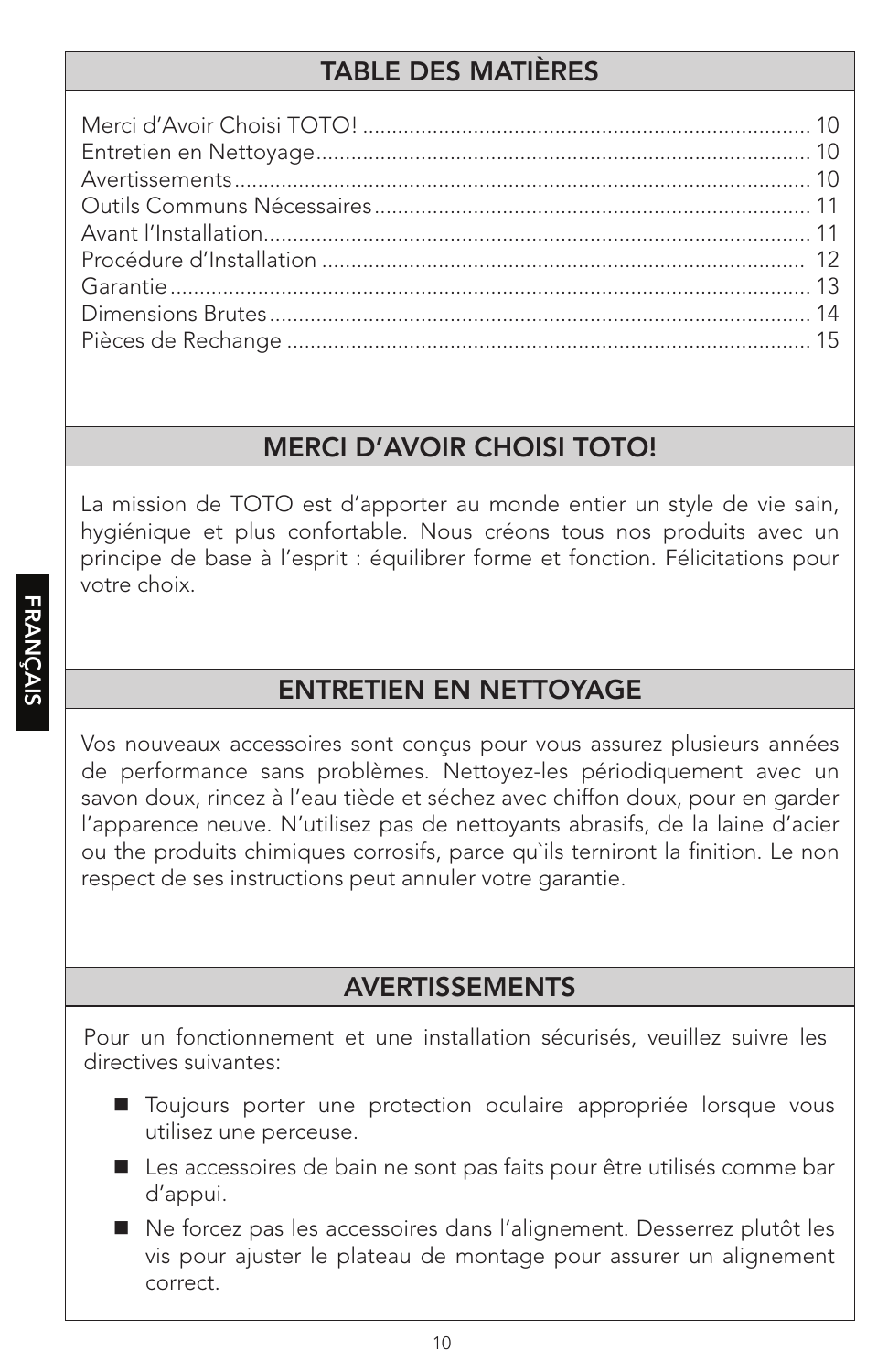

11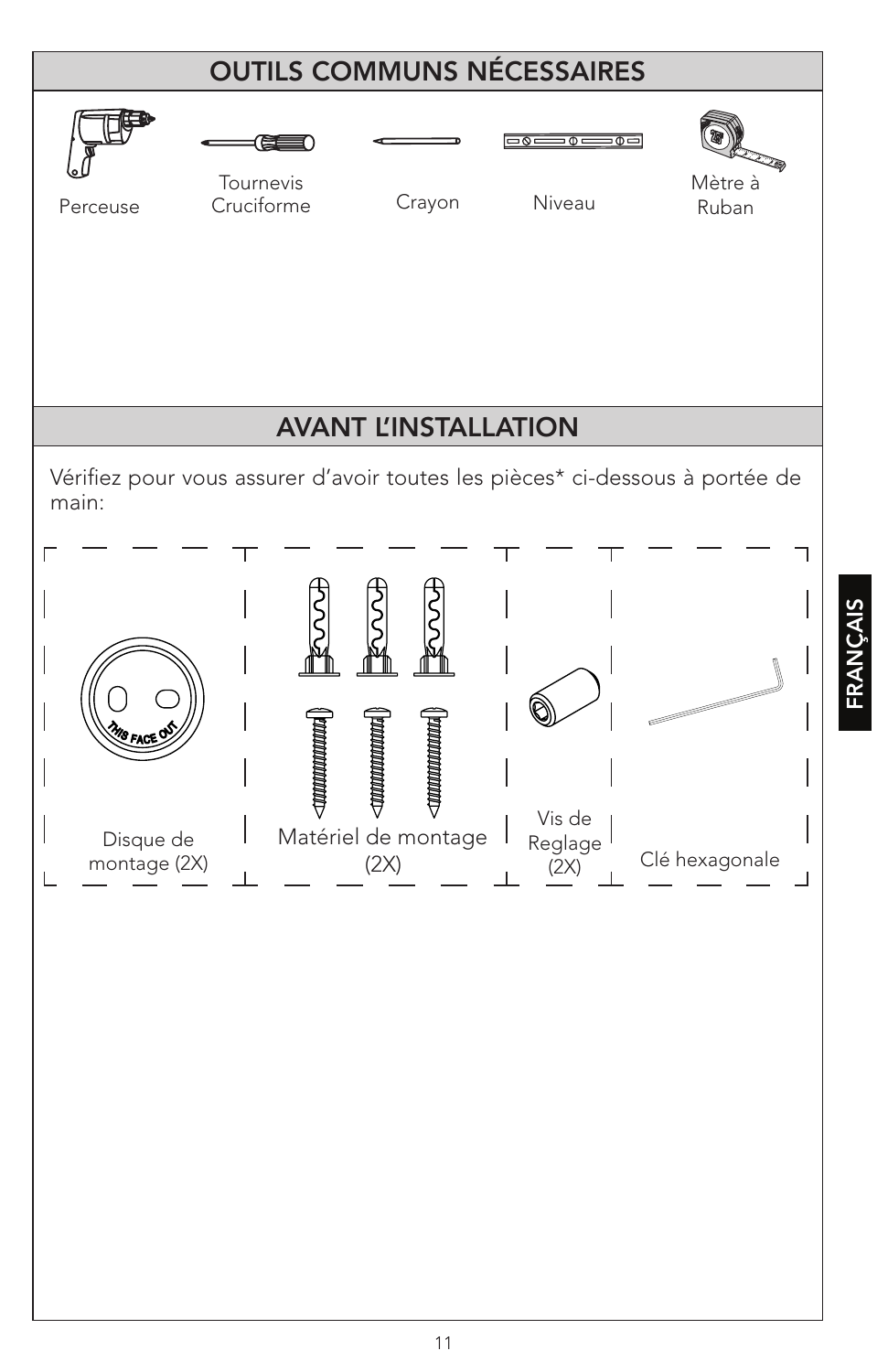# PROCÉDURE D'INSTALLATION

- 1. En vous servant de la barre à serviettes comme modèle, marquez l'emplacement de chaque support de montage.
- 2. Placez la marque de l'étape 1 au centre d'un disque de montage et faites une nouvelle marque pour la pose des vis.
- 3. Choisissez votre méthode d'installation. NOTE: Ces accessoires fonctionnent mieux si fixés au mur ou à un poteau en utilisant les vis fournies.

#### Pour les cloisons sèches:

- Percez un trou à chaque de 1/4" emplacement marqué.
- Insérez les ancrages jusqu'à ce qu'ils soient au ras de la surface du mur fini.
- Placez le support de montage sur les ancrages pour cloisons sèches, insérez les vis et serrez pour les sécuriser. Répétez l'opération autant de fois que nécessaire, selon le nombre de disques..

#### Pour carreaux en céramique ou en béton :

- Percez un trou de 1/4"d'un minimum de 2-3/8" de profondeur à chaque emplacement marqué.
- Insérez les ancrages jusqu'à ce qu'ils soient au ras de la surface du mur fini.
- Placez le support de montage sur les ancrages, insérez les vis et serrez pour les sécuriser. Répétez l'opération autant de fois que nécessaire, selon le nombre de disques.

REMARQUE: Si le montant du mur est percé, utilisez une vis au lieu d'un point d'ancrage pour le montage .

#### Pour goujons en bois ou poteau:

- Percez des avant-trous de 2,4 mm (3/32 po) de largeur et d'au minimum 3,2 cm (1,25 po) de profondeur sur chaque marque.
- Placez le disque de montage, puis insérez la vis dans l'avant-trou et vissez jusqu'à ce que plus rien ne bouge.
- 4. Placez le produit sur le support de montage et serrer la vis de réglage(s) avec la clé hexagonale fourni.

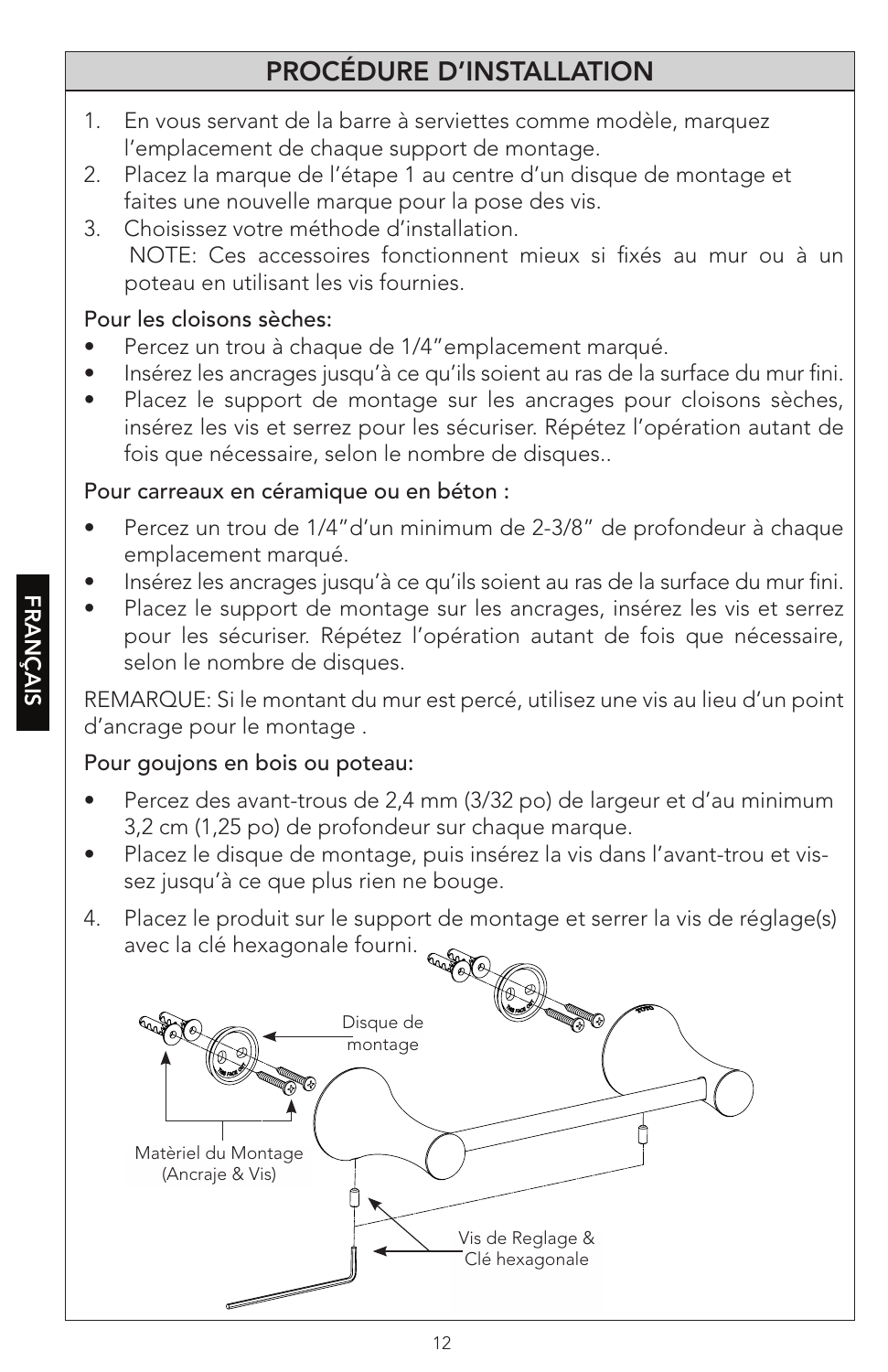#### GARANTIE

- 1. TOTO® garantit ses robinets résidentiels et accessoires de bain (« Produit ») contre tout défaut de matériau et de fabrication pendant l'utilisation normale, lorsqu`ils sont correctement installés et maintenus pendant la durée de vie du produit à partir de la date d`achat du produit. La présente garantie limitée ne peut être prolongée que pour le seul ACHETEUR D`ORIGINE de l`appareil et n`est pas transférable à un tiers, y compris mais pas limité à tout acheteur ou propriétaire subséquent du produit. Cette garantie n'est applicable qu'aux produits achetés et installés en Amérique du Nord, Centrale, et du Sud.
- 2. Les obligations de TOTO selon les termes de cette garantie sont limitées à la réparation, remplacement ou autre ajustement en conséquent, au choix de TOTO, des produits ou des pièces défectueuses en service normal, pourvu qu'un tel produit ait été installé, utilisé et entretenu conformément aux instructions. TOTO se réserve le droit d`effectuer ce genre de vérifications en cas de nécessité afin de déterminer la cause du défaut. TOTO ne facturera pas les interventions ou les pièces relatives à la réparation et au remplacement sous garantie. TOTO n`est pas responsable du coût de désinstallation, de renvoi et/ou de réinstallation de l`appareil.
- 3. La garantie ne s`applique pas dans les cas suivants:
	- a. Dommage ou perte suite à une cause naturelle telle que incendie, tremblement de terre, inondation, tonnerre, orage etc.
	- b. Dommage ou perte causé par tout accident, utilisation non adaptée, abus, négligence ou mauvais traitement, nettoyage ou entretien de l`appareil, y compris l`utilisation d`agent abrasif ou l`utilisation d`autres produits de nettoyage de façon incompatible aux instructions de l`appareil.
	- c. Dommage ou perte causé par des sédiments ou tout autre corps étranger contenus dans un réseau d`alimentation en eau.
	- d. Dommage ou perte suite à une mauvaise installation ou à l`installation de l`appareil dans un environnement rude et/ou dangereux ou une mauvaise désinstallation, réparation ou modification de l`appareil.
	- e. Dommage ou perte suite à des surtensions, foudres ou tous autres actes qui ne sont pas la responsabilité de TOTO, ou actes stipulés non supportables par le produit.
	- f. Dommage ou perte résultant d`une usure normale et habituelle, telle que la diminution du lustre, grattage ou décoloration avec le temps, habitude de nettoyage, l`eau, ou des conditions atmosphériques.
- 4. Pour que la garantie limitée soit valable, la preuve d'achat est exigée. TOTO vous encourage à enregistrer votre produit après l'achat pour créer un record du propriété, cela peut être fait au site http://www. totousa.com. L'enregistrement du produit est complètement volontaire et à défaut de l'enregistrement ne va pas limiter votre droit au garantie limitée.
- 5. Si le produit est utilisé dans un but commercial ou installé en dehors de L`Amérique du Nord, Centrale ou du Sud, TOTO garantit que le produit est exempt de tous défauts matériels et de fabrication pour une utilisation normale pendant une durée de an (1) à partir de la date d`installation du produit, en plus de respecter tous les autres termes sauf la durée de cette garantie.
- 6. CETTE GARANTIE DONNE DES DROITS SPÉCIFIQUES. IL EST POSSIBLE QUE L'ACHETEUR AIT D'AUTRES DROITS QUI VARIENT DUN ÉTAT A UN AUTRE OU D'UNE PROVINCE À L'AUTRE.
- 7. Pour obtenir une réparation selon les termes de cette garantie, l'acheteur doit livrer le produit dans un centre de réparation de TOTO port payé avec preuve d'achat (reçu de caisse original), et une lettre expliquant le problème, ou contacter un distributeur de TOTO ou un entrepreneur de réparation du produit ou écrire directement à TOTO U.S.A., INC., Southern Road, Morrow, Géorgie 30260, (888) 295- 8134 ou appelé (678) 466-1300, si en dehors de L'Etat Unis. Si, à cause de la taille du produit ou de la nature du défaut, il n'est pas possible de renvoyer le produit à TOTO, la réception par TOTO d'un avis écrit du défaut avec preuve d'achat (reçu de caisse original) constitue livraison. Dans un tel cas, TOTO peut choisir de réparer le produit chez l'acheteur ou de payer le transport du produit à un centre de réparation.

CETTE GARANTIE ÉCRITE EST LA SEULE GARANTIE FAITE PAR TOTO. LA RÉPARATION, LE REMPLACE-MENT OU TOUT AUTRE AJUSTEMENT APPROPRIÉ SELON LES TERMES DE CETTE GARANTIE EST LE SEUL RECOURS DE L'ACHETEUR INITIAL. TOTO N'EST PAS RESPONSABLE DE LA PERTE DU PRODUIT OU DE TOUT AUTRE DOMMAGE INDIRECT, SPÉCIAL OU SECONDAIRE OU DES DÉPENSES ENCOURUES PAR L'ACHETEUR INITIAL NI DE LA MAIN-D'OEUVRE OU AUTRES FRAIS ASSOCIÉS À L'INSTALLATION OU LA MANIPULATION, OU LES FRAIS DE RÉPARATION PAR DES TIERS, NI POUR TOUS AUTRES FRAIS PAS SPÉCIFIQUEMENT MENTIONNÉS. EN AUCUN CAS, LA RESPONSABILITÉ DE TOTO NE PEUT DÉ-PASSER LE PRIX D'ACHAT DU PRODUIT. SAUF QUAND INTERDITE PAR UNE LOI APPLICABLE, TOUTE GARANTIE SOUS-ENTENDUE, Y COMPRIS CELLE DE VENDABILITÉ OU D'APPLICATION POUR UN US-AGE PARTICULIER, EST EXPRESSÉMENT REJETÉ. CERTAINES PAYS NE PERMETTENT PAS LA LIMITA-TION DE LA LONGUEUR D'UNE GARANTIE SOUS-ENTENDUE, OU L'EXCLUSION OU LA LIMITATION DES DOMMAGES INDIRECTS OU SECONDAIRES, IL EST DONC POSSIBLE QUE CETTE LIMITATION ET EXCLUSION NE S'APPLIQUE PAS À VOTRE CAS.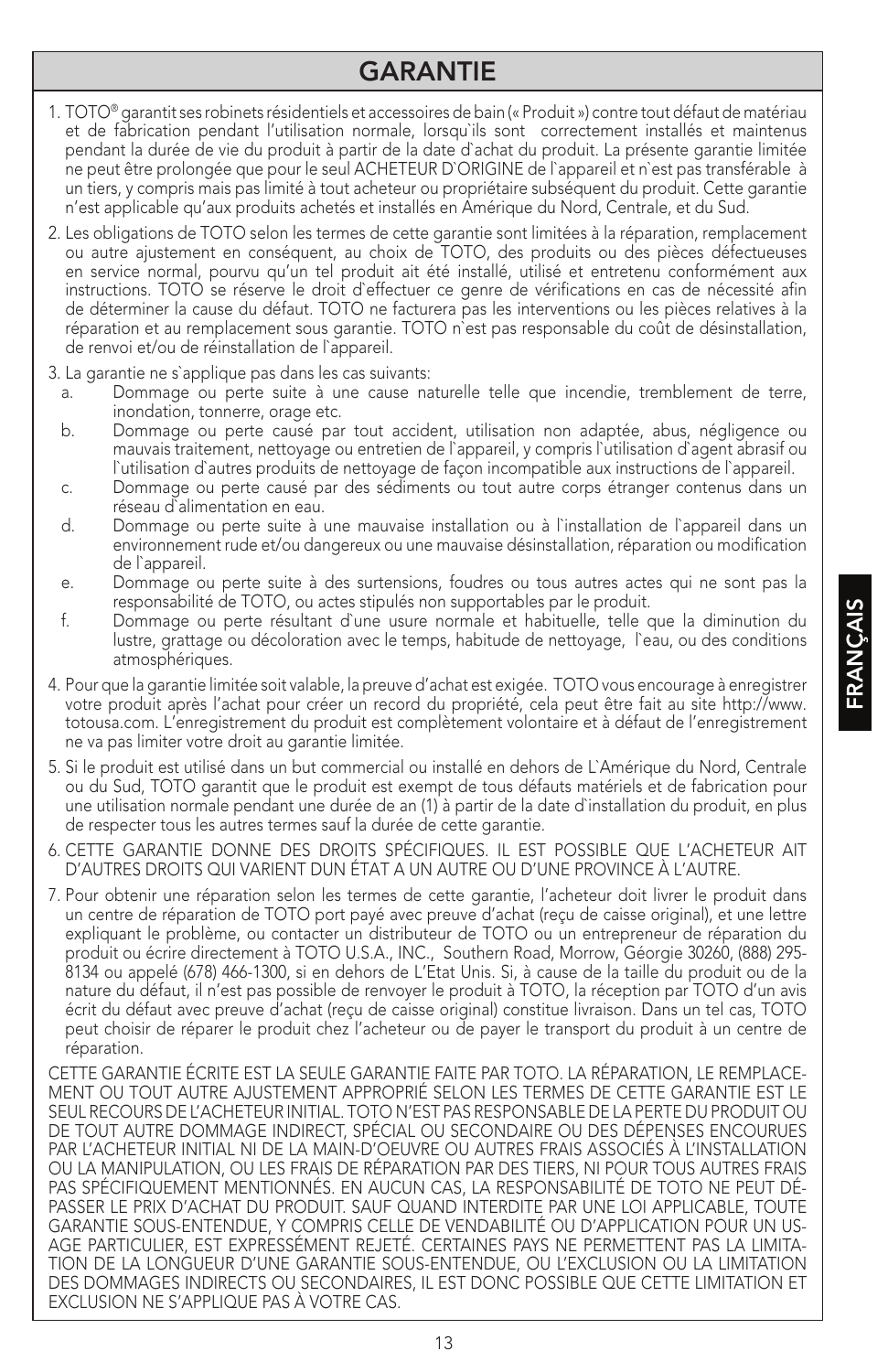## ROUGH-IN DIMENSIONS / DIMENSIONES PRELIMINARES / DIMENSIONS BRUTES

#### TRANSITIONAL COLLECTION SERIES B

Towel Bar /Barra Para Toalla / Porte Serviette

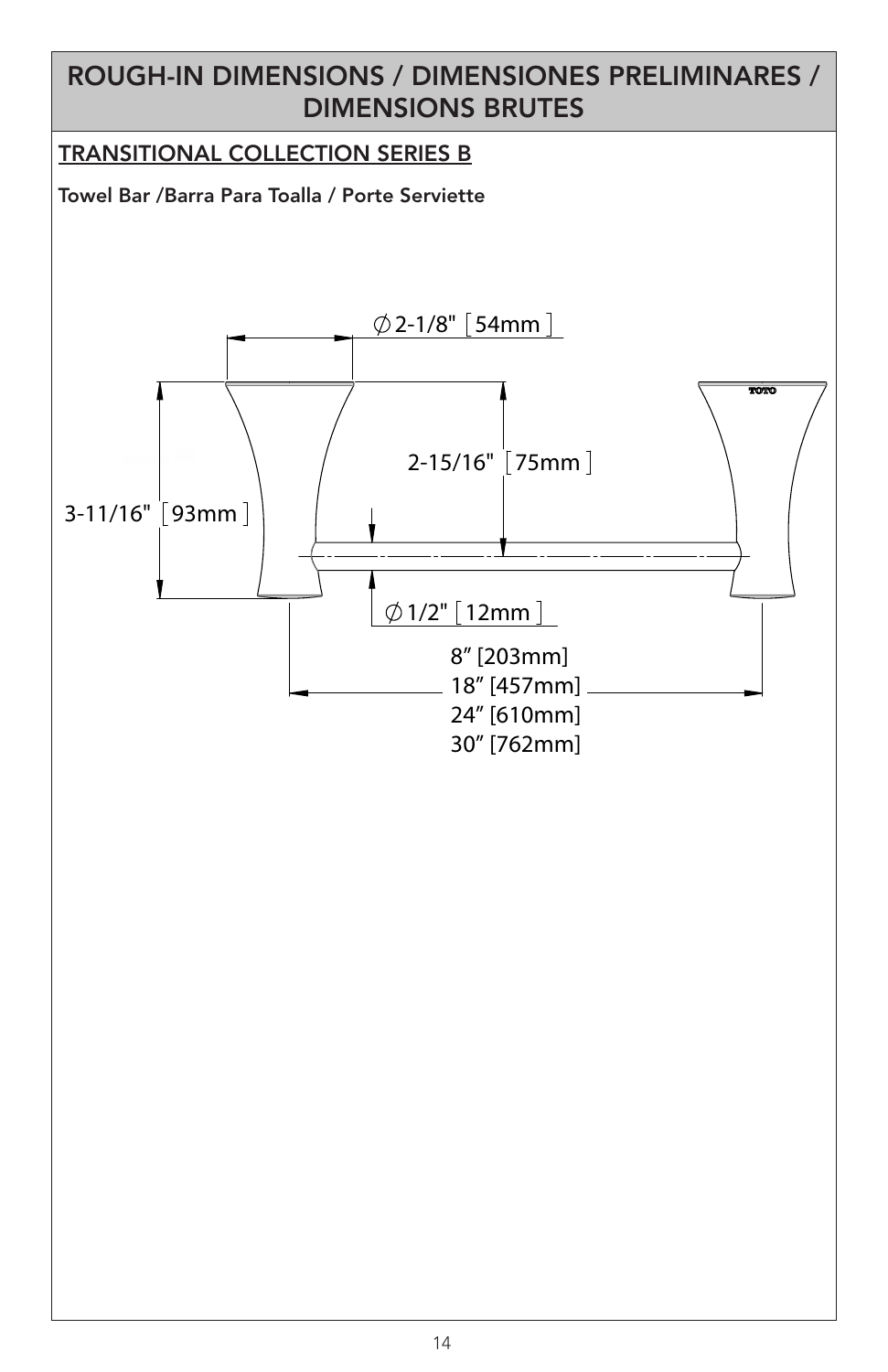#### SPARE PARTS / PIEZAS DE REPUESTO / PIÈCES DE RECHANGE

#### TRANSITIONAL COLLECTION SERIES B



| No. | Description                            | Descripción                                  | Description                            |
|-----|----------------------------------------|----------------------------------------------|----------------------------------------|
|     | Mounting Hardware<br>(Anchor & Screws) | Hardware de montaje<br>(Anclaje & tornillos) | Matériel de montage<br>(Ancraje & Vis) |
|     | <b>Mounting Disc</b>                   | El soporte<br>para montaje                   | Disque de montage                      |
|     | Set Screw & Hex Wrench                 | Tornillo de Fijación &<br>la llave hexagona  | Vis de Reglage &<br>Clé hexagonale     |